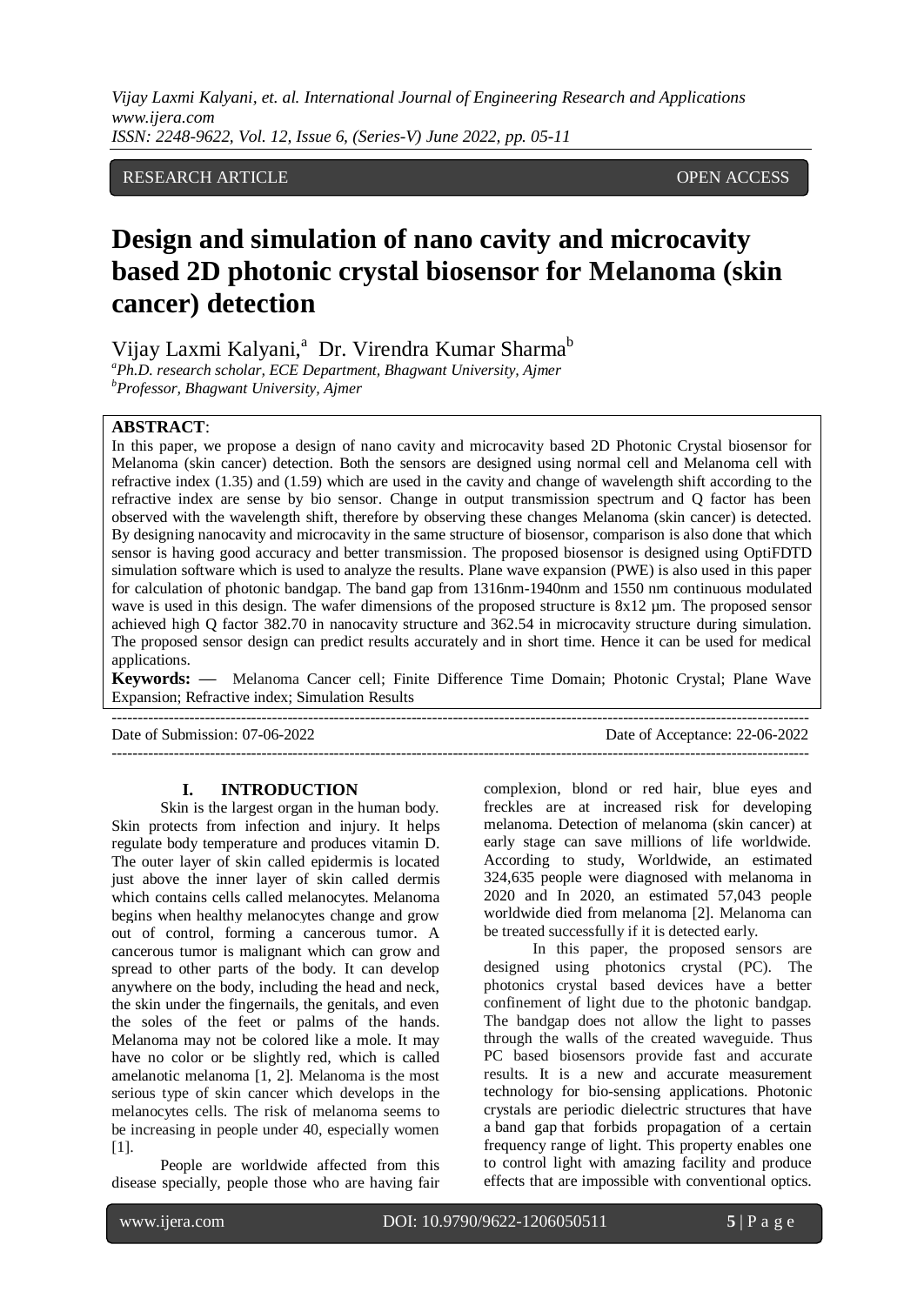Photonic crystal has a many advantage such as easy fabrication, better light confinement through the bends, small size etc. Photonics crystal based biosensors are of many types such as nanocavity based biosensor , microcavity based biosensors, optical fiber based biosensors etc.

In the past few years, many researchers has designed the biosensors by using the photonic crystal. **Saeed Olyaee et.al** described a four channel two dimensional photonic crystal based biosensor with hexagonal symmetry and air hole in Si background. The bio sensing mechanism is based on the effective refractive index change of the sensing hole [3]. **Fleming Dackson Gudagunti et.al** designed and simulated a 2-D photonic crystal based ring resonator biosensor with point and line defects which is detect early stage breast cancer. Finite difference time domain (FDTD) method used for analysis and MEEP tool are used to modelling and designing a ring resonator based biosensor. The frequency is shift is observed to change a dielectric constant from normal cell to breast cancer cell [4]. **Saronika et.al** designed a nanocavity-coupled photonic crystal waveguide as highly sensitive platform for cancer detection. A bio-sensing platform based on nanocavity-coupled photonic crystal waveguide (PCW) is proposed for diseased cell detection [5]. **Giampaolo Pitruzzello and Thomas F Krauss** , This review provided an insight into the recent developments of photonic crystal (PhC)-based devices for sensing and imaging, with a particular emphasis on biosensors [6]. **Guruprasad L et.al** designed Photonic Crystal Based Optical Biosensor for Melanoma Cancer cell Detection. Proposed work was comprised a novel of Photonic Crystal structures for the carcinogenic sensing application consist of two types of resonator to a complex bus waveguide so as to achieve high quality factor and high sensitivity. Sensor is designed and analyzed in Rsoft photonic design software. Novel design is achieved by creating two types of resonator i.e. triangular and ring resonators connecting to a bus waveguide [7].

In this paper nanocavity and microcavity based photonics crystal biosensor have been designed to detect melanoma (skin cancer).The optiFDTD (Finite difference time domain photonics simulation software) provide all simulation results and PWE band solver simulator is also used for photonics band gap calculation. In this paper our main objective is to design the nanocavity and microcavity based photonics crystal biosensor and comparison also done between them that which sensor is provide better accuracy and good transmission spectrum after simulation.

# **II. PROPOSED DESIGN OF BIOSENSORS**

The proposed biosensors structure uses 2D rectangular lattice structure with silicon rods and air in background wafer. This type of structure is used for reducing the scattering loss and for effectively controlling the transverse electric (TE) mode propagation. The structure have 21 silicon rod in Zdirection and 15 silicon rods in X direction. Wafer dimensions are 8x12 µm. The distance between the two adjacent rods is lattice constant (a). In this design lattice constant is 550 nm. For the propagation of light inside the structure an optical wavelength 1550 nm continuous wave is used in the input side. Two observation points are used on the output port to detect the input wave. The refractive index of silicon material is 3.45 and air is 1. The radius of silicon rods are 110 nm. In this paper, R.I. of normal cell (1.35) and R.I. of Melanoma cell (1.59) are used [7] in the nanocavity and microcavity structure and change of wavelength shift according to refractive index are sense by bio sensor. The layout has two linear waveguides with two cavities (acting as a resonant cavity) for normal cell and melanoma cell which is closely coupled with linear waveguide which serve as optical input and output path for the device. To design the nanocavity and microcavity based biosensor we are using same layout of biosensor by slightly changes the radius of silicon rods. In nanocavity based biosensor, two nanocavities are created by reducing the radius of silicon rods from 110 nm to 100 nm and in microcavity based biosensor, two microcavities are created by increasing the radius of silicon rods from 110 nm to .120 um.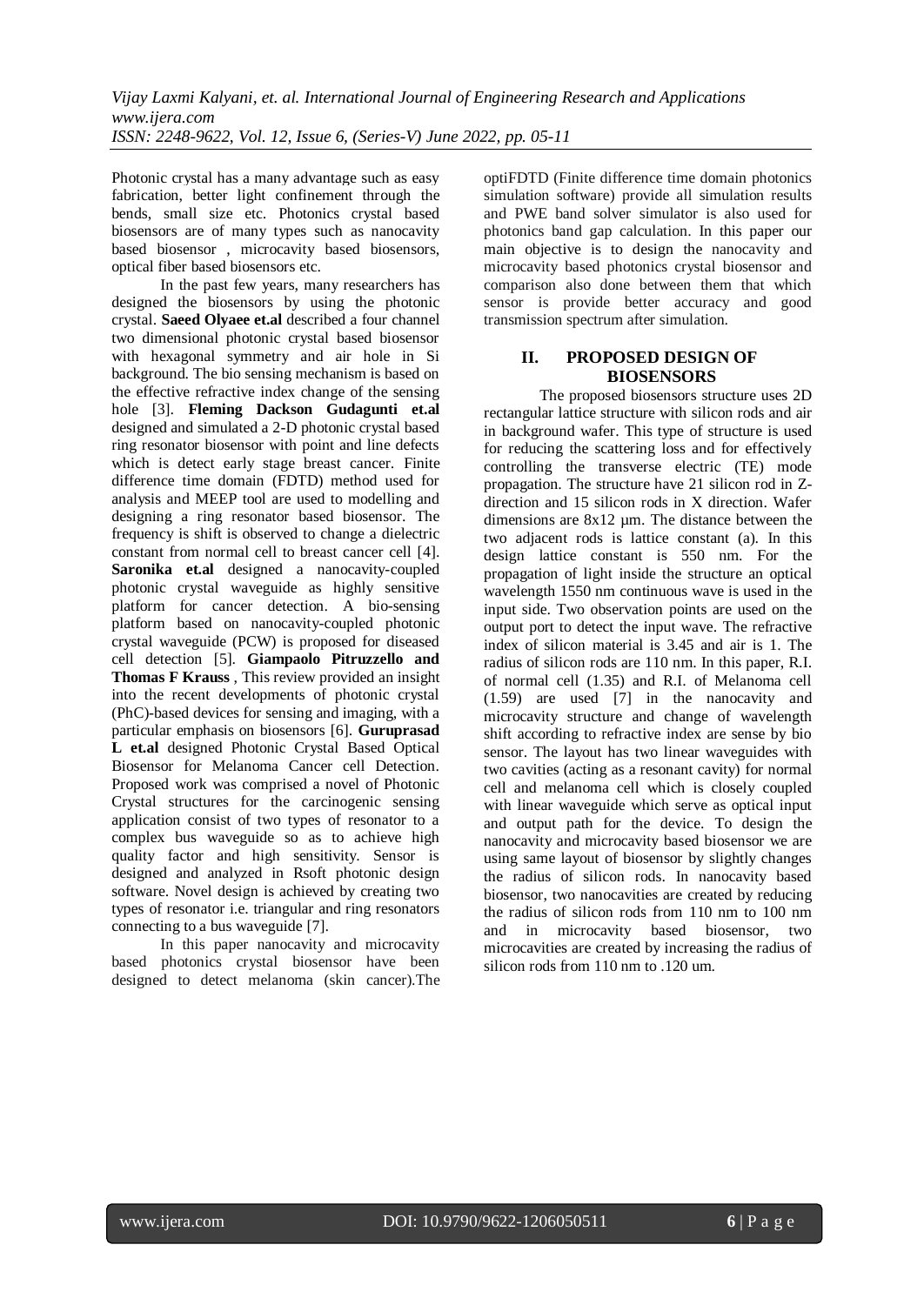

Fig.1: Nano cavity based photonics crystal biosensor layout (Design 1) Fig.2: Microcavity based photonics crystal biosensor layout (Design 2)

In above design 1, the biosensor has two nanocavities. These cavities are created by reducing a radius of silicon rods from 110 nm to 100 nm. The light propagated inside the structure is continuous wave has a wavelength of 1550 nm is used. Two observation points are used on the output port to detect the input wave. The refractive index of silicon material is 3.45 and air is 1. The radius of silicon rods are110 nm. The R.I. of normal cell is 1.35 and R.I. of Melanoma cell is 1.59 are using in this structure [7]. The sensing mechanism of proposed design is used to change the R.I. of analytes which led to shifting in transmission.

In above design 2, by using the same structure of biosensor, two microcavities are created by changing the radius of silicon rods from 110 nm to .120 µm. The light propagated inside the structure is continuous wave has a wavelength of 1550 nm is used. Two observation points are used on the output port to detect the input wave. The sensing mechanism of proposed design is used to change the R.I. of analytes which led to shifting in transmission. Both type of sensor devices are able to detect Melanoma cancer cell from normal cell at the early stage.





Fig.3: silicon rods in air configuration in nanocavity based sensor Fig.4: silicon rods in air configuration in microcavity based sensor



Above figures indicates the 3D view of the nanocavity and microcavity based sensor structure. In both structure, the silicon rods are suspended into the air configuration. The main advantage of this type of structure is that the propagation of light inside the structure is easy and the designing of devices is simple.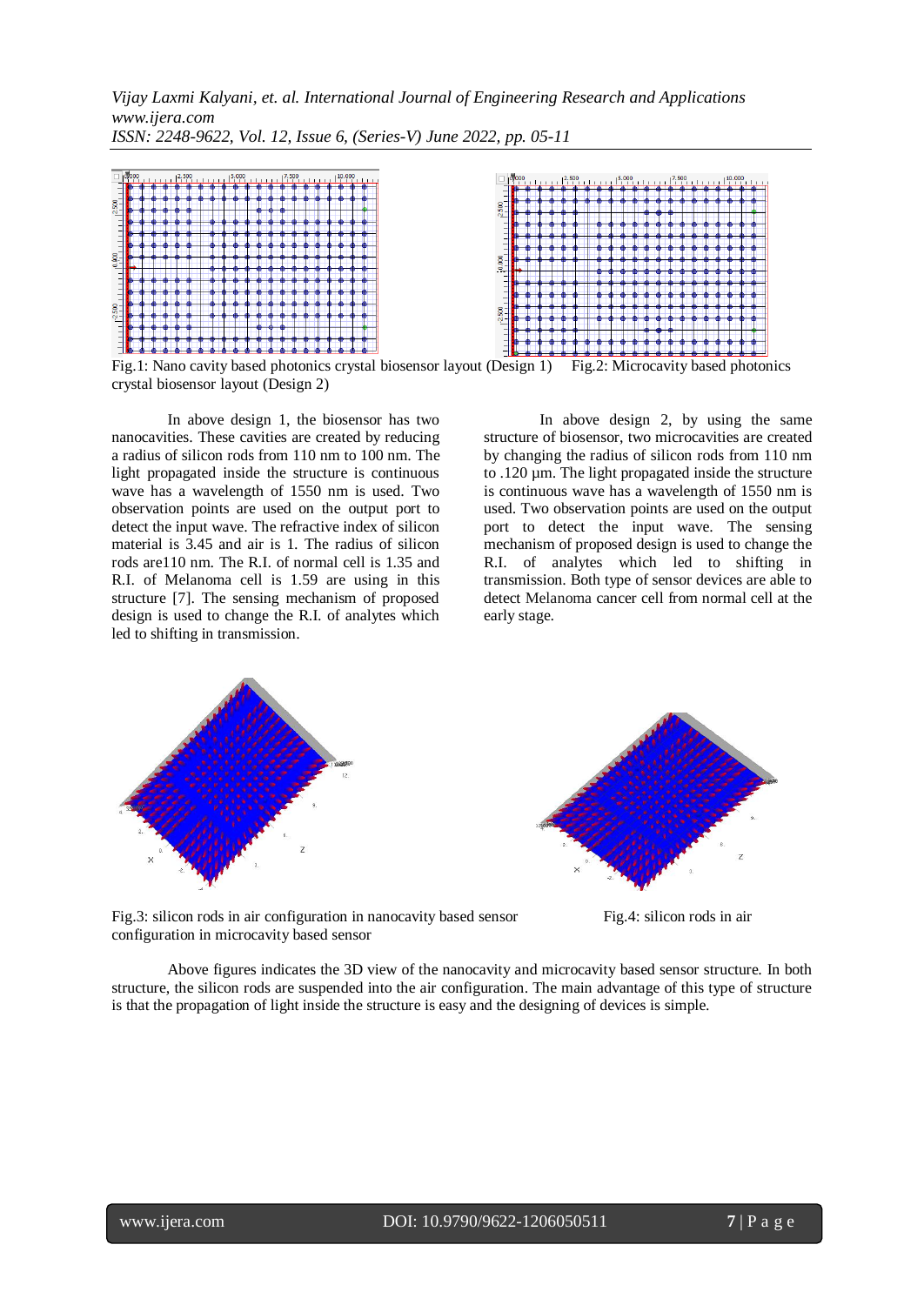

Fig.5: TE band gap diagram of design 1 using PWE band solver Fig.6: TE band gap diagram of design 2 using PWE band solver

Above band diagram of both sensor structures gives the Photonic Band Gap for Transverse Electric (TE) modes. The band gap structure depends upon three parameters, refractive index of material, lattice constant, and ratio of radius to lattice constant (r/a). The Plane wave expansion (PWE) method is used, to estimate the band gap and propagation modes of the photonics crystal structure without and with defects. The complete structure of both biosensors are having two band gaps. The first photonic band gap (PBG) is in the range between the wavelength 1316 nm and 1940 nm, and the second PBG is from 744 nm and 764 nm. As our proposed designed structure lie in the first PBG range (1316nm-1940nm). Therefore, in this paper the first PBG range is considered. Continuous wave is used in this paper at wavelength 1550 nm and its wavelength is exactly center wavelength of this PBG wavelength range.

| Table 2.1 Design parameter and its value used in biosensor nanocavity and microcavity based sensors |  |  |  |
|-----------------------------------------------------------------------------------------------------|--|--|--|
|                                                                                                     |  |  |  |

| S.No. | Name of parameters                       | Values       |
|-------|------------------------------------------|--------------|
| 1.    | Radius of silicon (rod)                  | 110nm        |
| 2.    | Lattice constant                         | 550nm        |
| 3.    | Refractive index of Si                   | 3.45         |
| 4.    | Refractive index of Wafer (air)          |              |
| 5.    | Refractive index of Normal Cell          | 1.35         |
| 6.    | Refractive index of Melanoma cancer Cell | 1.59         |
| 7.    | Input wavelength                         | 1550nm       |
| 8.    | Wafer dimensions                         | $8x12 \mu m$ |
| 9.    | PBG range                                | 1316nm-      |
|       |                                          | 1940nm       |
| 10.   | Polarization                             | TE           |

The above table shows the design parameters and their values which are used in nanocavity and microcavity based sensor structure.

# **III. SIMULATION AND RESULTS**

OptiFDTD simulation software is used for the designing and simulation purpose. A continuous wave is applied at the input side with wavelength 1550 nm. At this wavelength the waveguide is fully coupled and reached at the output port. Therefore at this wavelength very small amount of losses occurs inside the structure. So it is considered as a resonance wavelength of this structure. The transverse electric (TE) polarization mode is selected for the propagation of light inside the structure. Good performance of biosensor is achieved by getting a high transmission spectrum.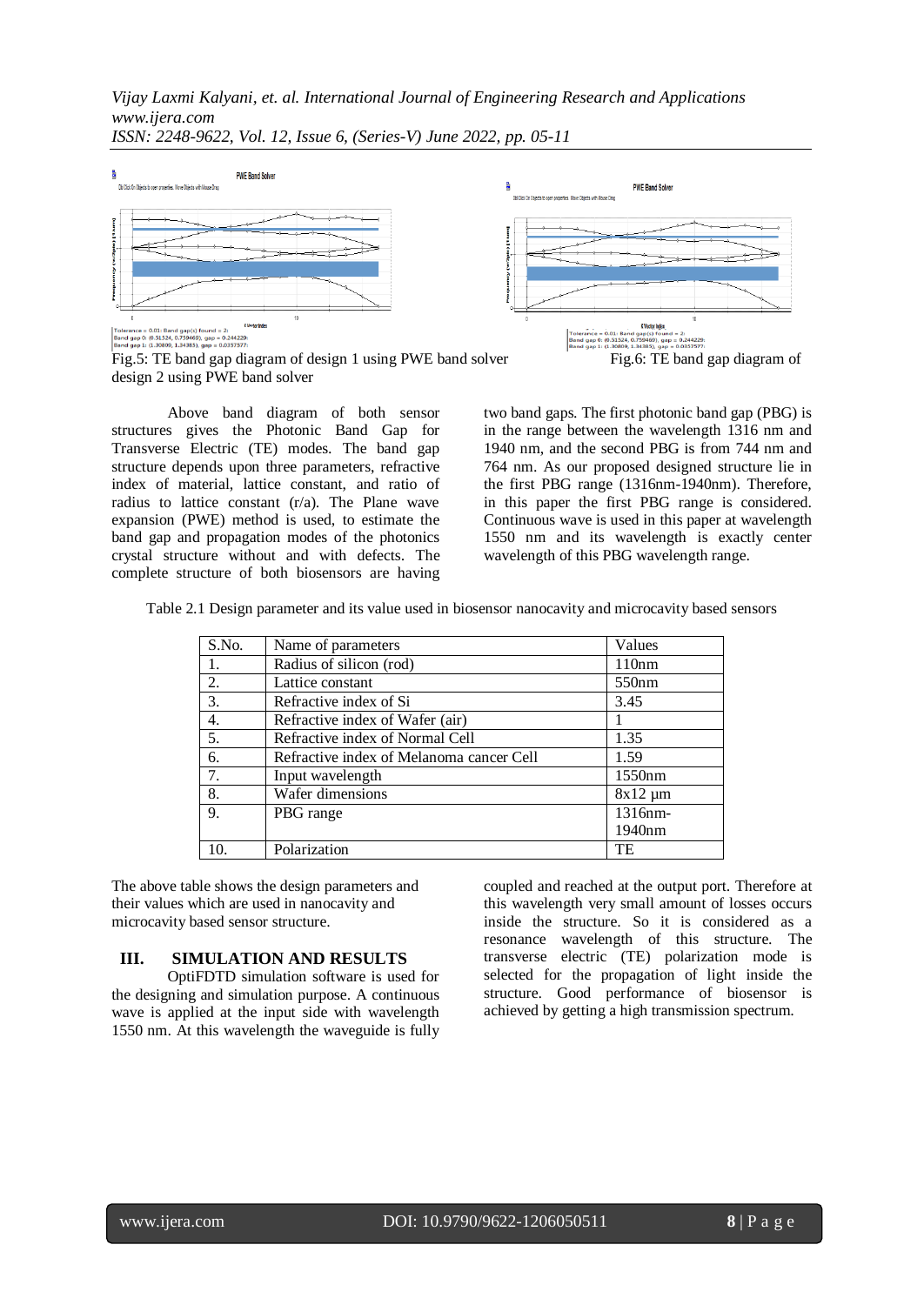

Fig.7: 2D electric field distribution in nanocavity based sensor Fig.8: 2D electric field distribution in microcavity based sensor

Above figures shows the 2D electric field distribution of the sensor at 1550nm. In this the electric field of the waveguide is fully coupled in the nanocavity and microcavity and reaches at the output port.



Fig.9: Transmission graph of nanocavity based biosensor Fig.10: Transmission graph of microcavity based biosensor

Above figure (9&10) shows the output transmission spectra of normal Cell and Melanoma Cell in nanocavity and microcavty based biosensor at refractive index 1.35 and 1.59. The black curve depicts normal cell response and blue curve depicts melanoma cell response in both diagrams.



Fig.11: Transmission graph of normal cell in nanocavity based sensor Fig.12:Transmission graph of normal cell in microocavity based sensor

biosensor is defined by its Q factor, thus in this paper Q factor helps us to decide whether nanocavity or micro cavity biosensor is better.

Using information window we can calculate the

Above figure 11 shows the transmission graph of normal cell in nanocavity based biosensor at 1.35 refractive index. In this refractive index, transmission is 100%. As the sensitivity of any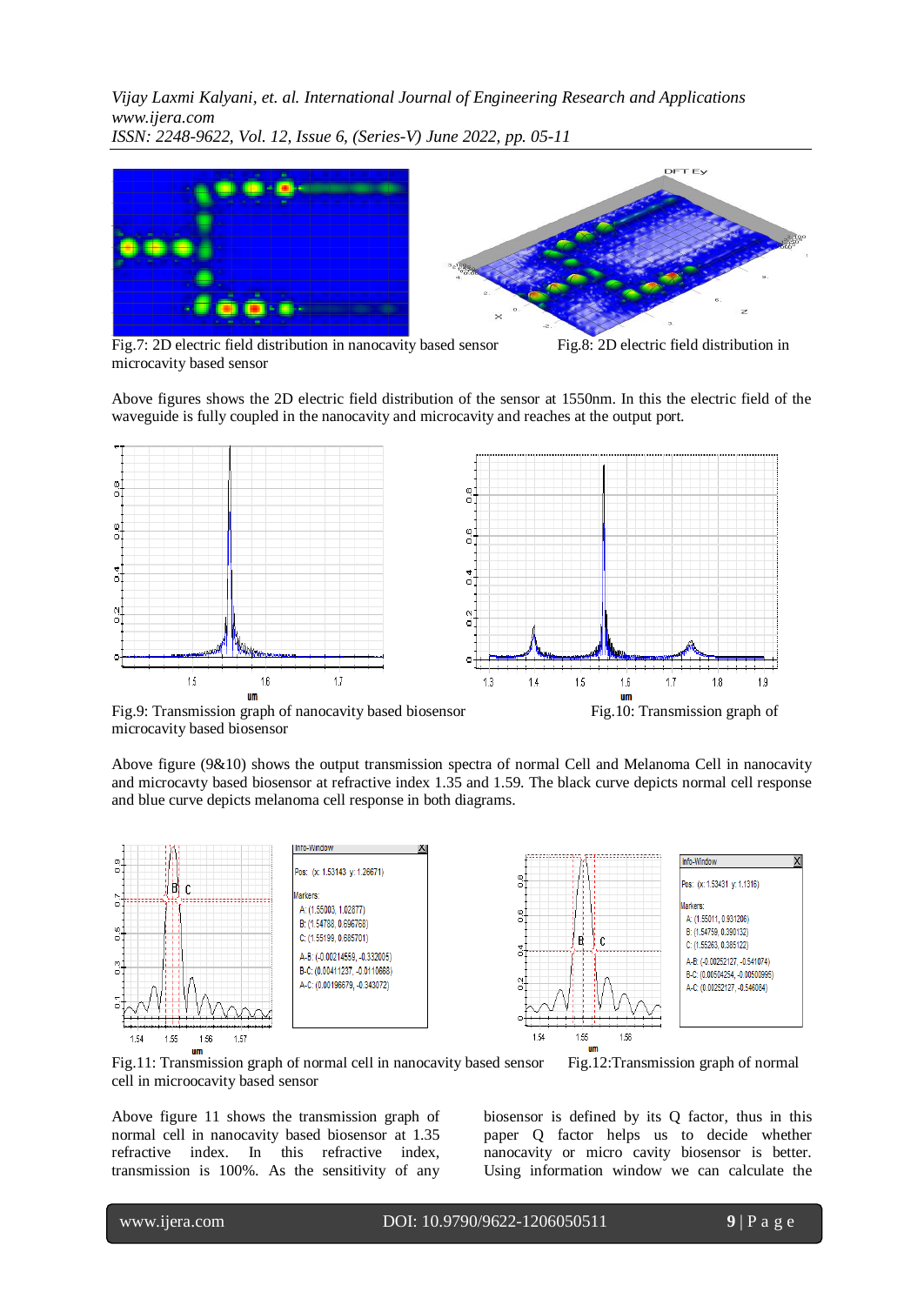quality factor of both sensors. The quality factor is the ratio of resonance wavelength and full width half maximum of resonator.

Therefore  $Q = \lambda / \Delta \lambda$ 

 $\mathbf{C}$ Ε.

1.55

 $\mathbf{m}$ 

1.56

 $\overline{a}$ 

1.54

Where  $\lambda$  is the resonance wavelength and  $\Delta\lambda$  is the full width half maximum (FWHM)

Using above formula the quality factor of normal cell response in nanocavity based sensor is 376.91.

Info-Window

Markers

Pos: (x: 1.53491 y: 0.887038)

A: (1.55003, 1.02877)

B: (1.54784, 0.396453)

C: (1.55189, 0.400316)

A-B: (-0.00218568, -0.632319)

B-C: (0.00405019, 0.00386287)

A-C: (0.00186451, -0.628457)

Figure 12 shows the transmission graph of normal cell in microcavity based biosensor at 1.35 refractive index. In this refractive index, the quality factor is 307.40 and transmission is 94%.

The results shows that the normal cell response in nanocavity based structure is having good transmission and quality factor in comparison with microcavity based sensor.



Fig.13:Transmission graph of melanoma cell in nanocavity based sensor Fig.14:Transmission graph of melanoma cell in microcavity based sensor

Above figure 13 shows a transmission graph of Melanoma Cell in nanocavity based biosensor at refractive index 1.59. Using this refractive index, transmission is 74% and quality factor is 382.70. Figure 14 shows a transmission graph of Melanoma Cell in microcavity based biosensor at refractive index 1.59. The quality factor is 362.52 and transmission is 72% using the 1.59 refractive index. The results shows that the melanoma cell response in nanocavity based structure is having good transmission and quality factor in comparison with microcavity based sensor.

Table 3.1 Transmission Spectrum and quality factor according to their refractive index used in nanocavity based biosensor.

| Cell Name            | Refractive index | Transmission | Wavelength<br>$(\mu m)$ | O-factor |
|----------------------|------------------|--------------|-------------------------|----------|
| Normal Cell          | .35              | 100%         | 1.550                   | 376.91   |
| Melanoma Cancer Cell | .59              | 74%          | 1.550                   | 382.70   |

Table 3.2 Transmission Spectrum, quality factor and wavelength according to their refractive index used in microcavity based biosensor.

| Cell Name            | Refractive index | Fransmission | Wavelength<br>$(\mu m)$ | O-factor |
|----------------------|------------------|--------------|-------------------------|----------|
| Normal Cell          | . 35             | 94%          | 1.550                   | 307.40   |
| Melanoma Cancer Cell | .59              | 72%          | 1.549                   | 362.52   |

Above tables shows the transmission of normal cell and melanoma cell with their respective refractive index in different cavities. The nano cavities and microcavities are filled according to their refractive index and transmission results measured. As the sensitivity of any biosensor is defined by its Q factor, therefore the above table also shows the Q factor of biosensors and thus result

of this Q factor helps us to decide whether nanocavity or micro cavity biosensor is better. In above tables 3.1 and 3.2, the results shows that the quality factor and transmission of nanocavity based sensor structure at wavelength 1550 nm are good in comparison with microcavity based sensor structure. Thus nanocavity based structure provides good accuracy and better transmission.

l

www.ijera.com DOI: 10.9790/9622-1206050511 **10** | P a g e